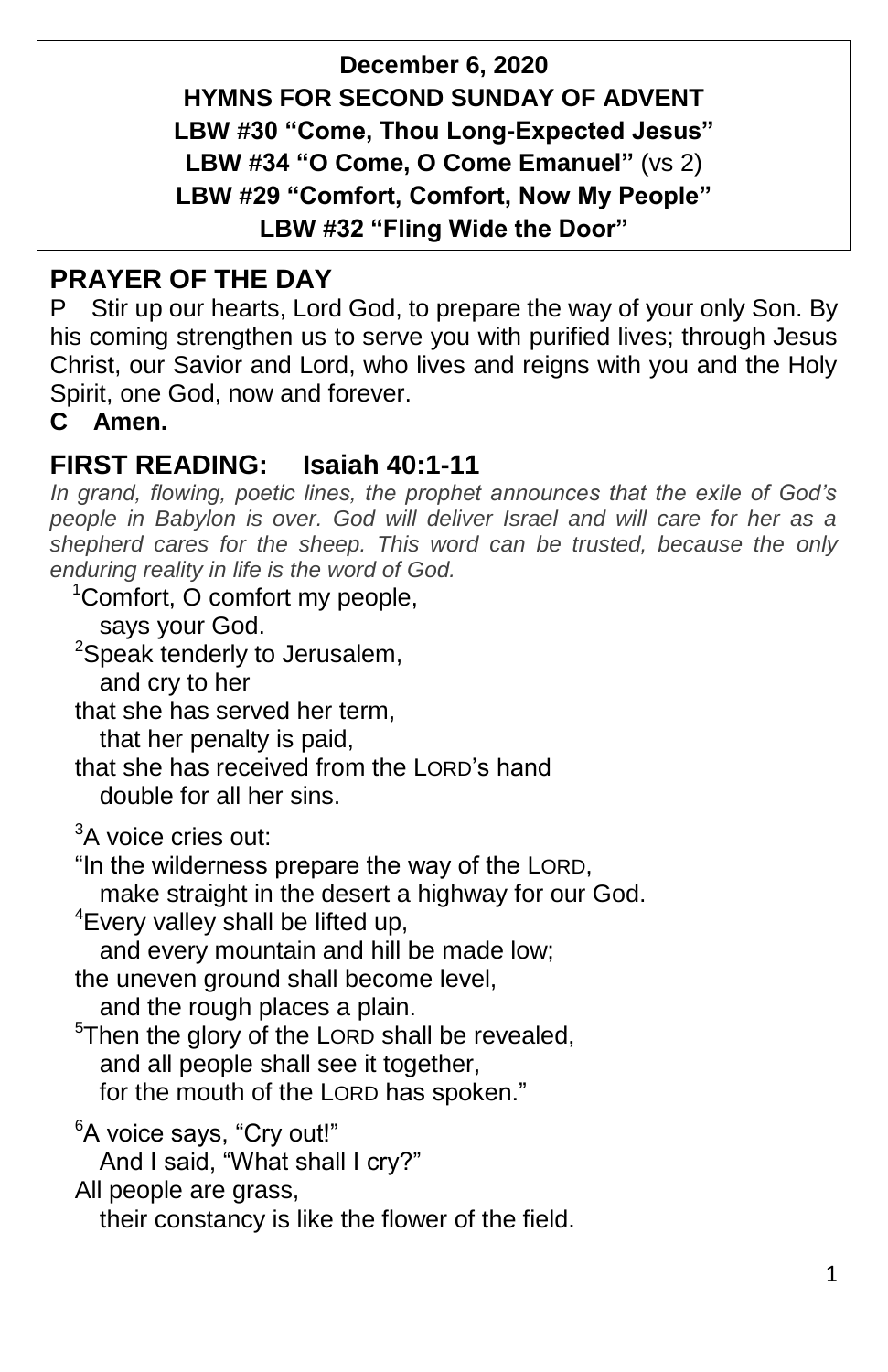$7$ The grass withers, the flower fades, when the breath of the LORD blows upon it: surely the people are grass. <sup>8</sup>The grass withers, the flower fades; but the word of our God will stand forever.  $9^9$ Get you up to a high mountain, O Zion, herald of good tidings; lift up your voice with strength, O Jerusalem, herald of good tidings, lift it up, do not fear; say to the cities of Judah, "Here is your God!" <sup>10</sup>See, the Lord GOD comes with might, and his arm rules for him; his reward is with him, and his recompense before him.  $11$ He will feed his flock like a shepherd; he will gather the lambs in his arms, and carry them in his bosom, and gently lead the mother sheep.

# **PSALM: Psalm 85:1-2, 8-13**

 *R Righteousness shall prepare a pathway for God. (Ps. 85:13)* <sup>1</sup>You have been gracious to your land, O LORD; you have restored the good fortune of Jacob.

### **<sup>2</sup>You have forgiven the iniquity of your people and blotted out all their sins.**

<sup>8</sup>I will listen to what the LORD God is saying; for you speak peace to your faithful people and to those who turn their hearts to you.

#### **<sup>9</sup>Truly, your salvation is very near to those who fear you, that your glory may dwell in our land.** *R*

<sup>10</sup>Steadfast love and faithfulness have met together; righteousness and peace have kissed each other.

**<sup>11</sup>Faithfulness shall spring up from the earth, and righteousness shall look down from heaven.**

<sup>12</sup>The LORD will indeed grant prosperity, and our land will yield its increase.

#### **<sup>13</sup>Righteousness shall go before the LORD and shall prepare for God a pathway.** *R*

# **SECOND READING: 2 Peter 3:8-15a**

This short letter deals with pressing concerns regarding the final advent of Jesus, especially concerns that could arise over its apparent delay. The author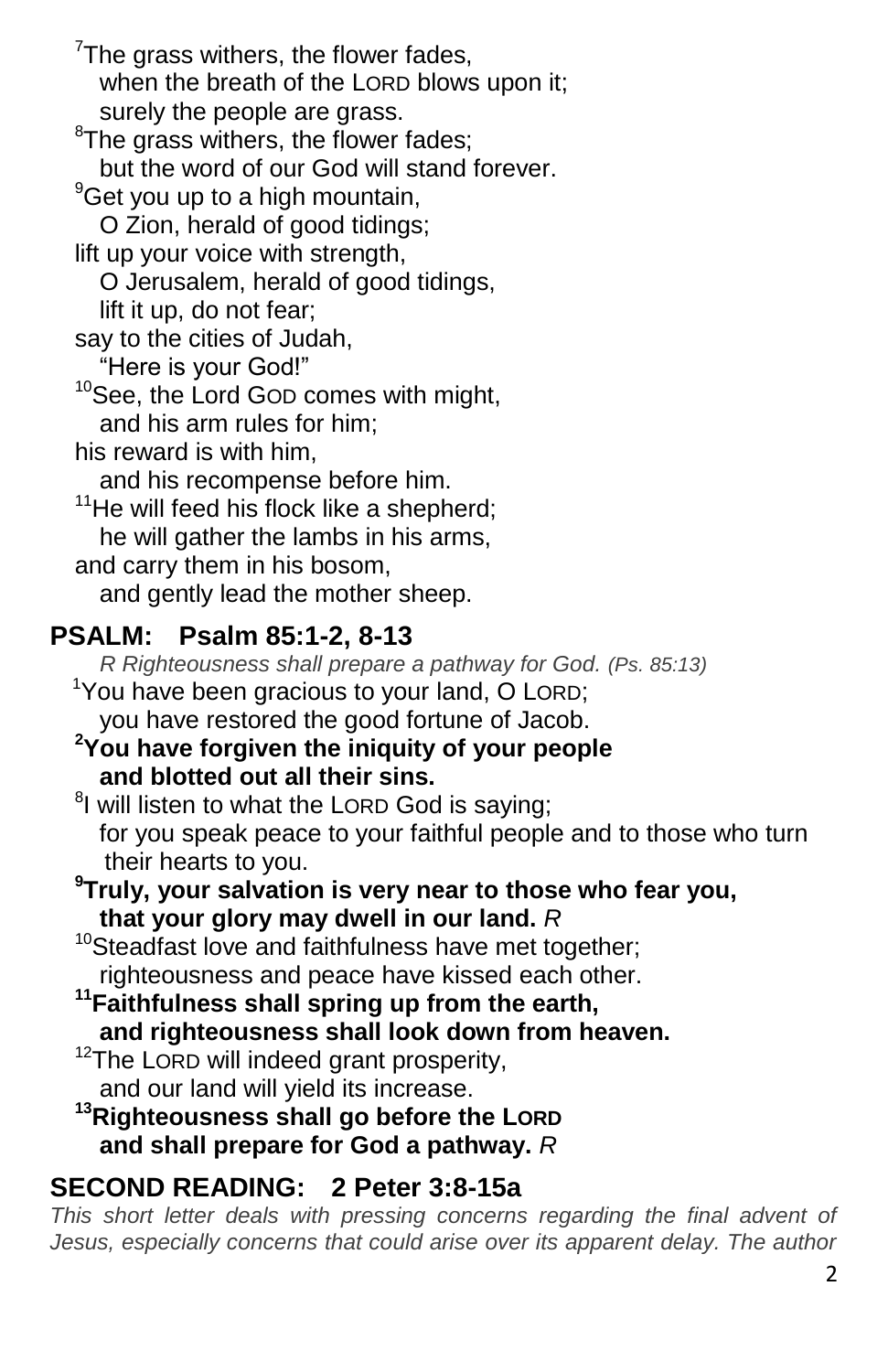*of the letter calls on Christians to anticipate the promised coming of the Lord through conduct dedicated to God.*

 $8$ Do not ignore this one fact, beloved, that with the Lord one day is like a thousand years, and a thousand years are like one day. <sup>9</sup>The Lord is not slow about his promise, as some think of slowness, but is patient with you, not wanting any to perish, but all to come to repentance.  $^{10}$ But the day of the Lord will come like a thief, and then the heavens will pass away with a loud noise, and the elements will be dissolved with fire, and the earth and everything that is done on it will be disclosed.

 $11$ Since all these things are to be dissolved in this way, what sort of persons ought you to be in leading lives of holiness and godliness,  $12$  waiting for and hastening the coming of the day of God, because of which the heavens will be set ablaze and dissolved, and the elements will melt with fire?  $13$ But, in accordance with his promise, we wait for new heavens and a new earth, where righteousness is at home.

 $14$ Therefore, beloved, while you are waiting for these things, strive to be found by him at peace, without spot or blemish; <sup>15a</sup>and regard the patience of our Lord as salvation.

## **GOSPEL: Mark 1:1-8**

*The Gospel of Mark does not begin with a story of Jesus' birth but with the voice of one crying out in the wilderness: Prepare the way of the Lord.*

- <sup>1</sup>The beginning of the good news of Jesus Christ, the Son of God.
	- $2$ As it is written in the prophet Isaiah,
	- "See, I am sending my messenger ahead of you,
	- who will prepare your way;
	- $3$ the voice of one crying out in the wilderness:
		- 'Prepare the way of the Lord,
		- make his paths straight,"

4 John the baptizer appeared in the wilderness, proclaiming a baptism of repentance for the forgiveness of sins.<sup>5</sup>And people from the whole Judean countryside and all the people of Jerusalem were going out to him, and were baptized by him in the river Jordan, confessing their sins. <sup>6</sup>Now John was clothed with camel's hair, with a leather belt around his waist, and he ate locusts and wild honey. <sup>7</sup>He proclaimed, "The one who is more powerful than I is coming after me; I am not worthy to stoop down and untie the thong of his sandals. <sup>8</sup>I have baptized you with water; but he will baptize you with the Holy Spirit."

## **PRAYERS OF INTERCESSION**

P God of power and might, comfort your people and come quickly to this weary world. Hear our prayers for everyone in need. *A brief silence.*